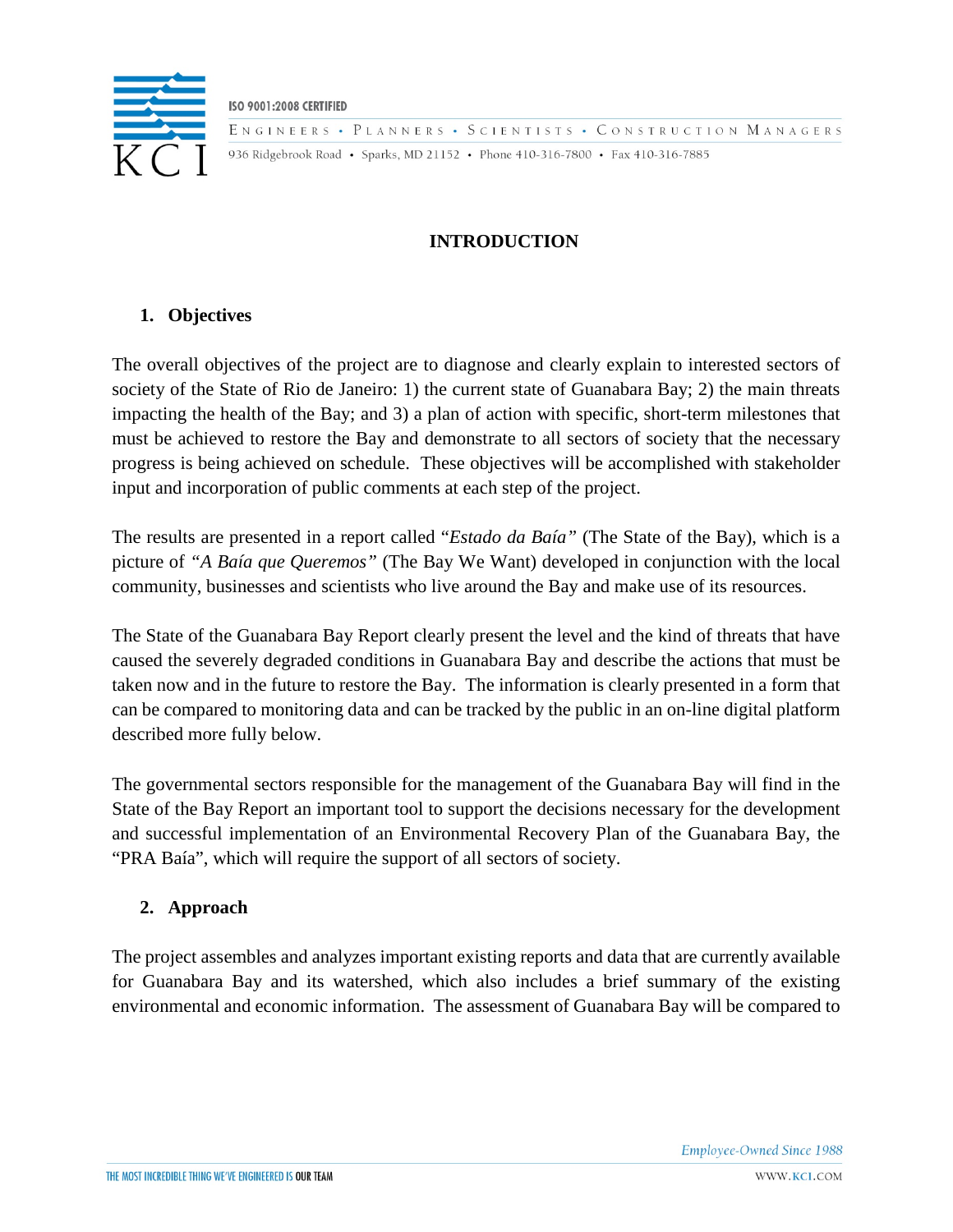

the information available in other coastal bays, including the Chesapeake Bay, to identify and adapt approaches used in other areas that would be helpful for Guanabara Bay and the State of Rio de Janeiro.

Of particular value for this project is the comparison of the situation in Guanabara Bay to approaches used in other areas of the world, such as Chesapeake Bay, that include the analysis and summary of available information that is presented to the general public in a form that is clearly understandable and facilitates incorporation of recommendations from all sectors of society. In this manner, the public gains a shared understanding of the environmental condition of the Bay and the causes of its degradation that provides a firm foundation for the development of a shared vision for the restoration of Guanabara Bay.

The knowledge gained through the compilation and analysis of the key information related to Guanabara Bay, coupled with the comparison to Chesapeake Bay and other similarly successful restoration efforts, will provide the basis for development of recommendations for a comprehensive restoration plan for Guanabara Bay. At key points of the project, preliminary analysis and recommendations are being shared at workshops with interested sectors of society to obtain their review and recommendations.

A Guanabara Bay "Report Card" similar to the digital platform developed for the Chesapeake Bay restoration effort, called "BayStat", will be developed and published by the University of Maryland Center for Environmental Science (UMCES) using a separate additional source of funding to allow the public to easily check on progress in the restoration of the Guanabara Bay. The Report Card will be supported by monitoring data that is currently being collected from Guanabara Bay, by State and local agencies, universities and others, that can be accessed on-line as part of a digital platform. The digital platform will also include a library of documents used for the assessment, a description of the recommended restoration plan and clear implementation milestones that can be monitored by the public to ensure that the restoration plan is being implemented. All information compiled for this project, analysis and recommendations will be published in an easily accessible format on the internet so that it is available for public review.

## **3. Methodology**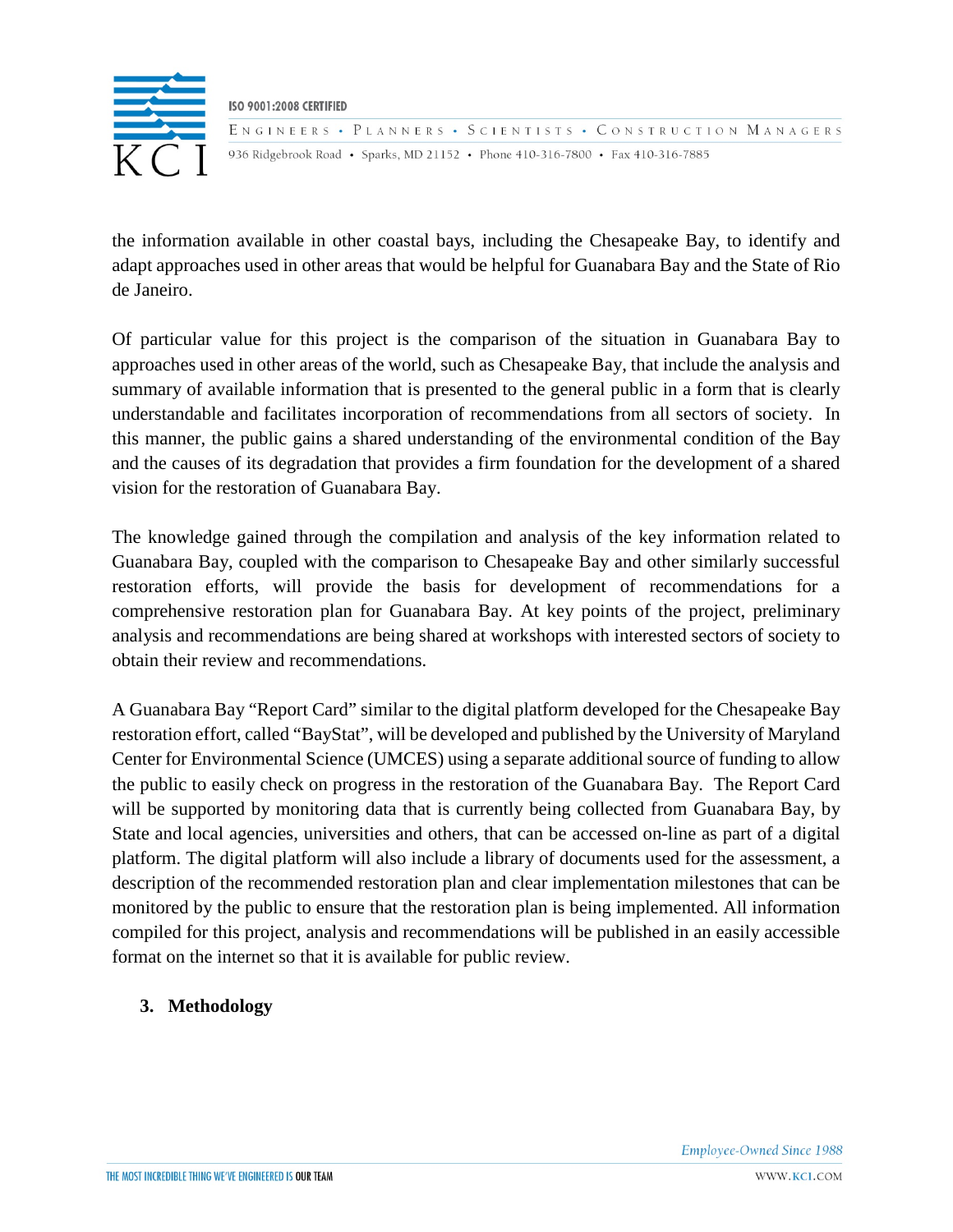

ENGINEERS • PLANNERS • SCIENTISTS • CONSTRUCTION MANAGERS 936 Ridgebrook Road • Sparks, MD 21152 • Phone 410-316-7800 • Fax 410-316-7885

Based on a review and analysis of key existing reports and available data, the KCI Project Coordinator and staff works collaboratively with scientists from UMCES, the Federal University of Rio de Janeiro (UFRJ) and other interested scientific and technical institutions to review existing reports on the water quality of the Bay, including physical-chemical, biological and bacteriological parameters. We also prepared a survey of the main economic activities that take place in the watershed of the Guanabara Bay Basin, including copies of relevant existing maps of land use and users, to provide a comprehensive overview of the factors that most influence the Bay's ecosystem health.

In consultation with public and private institutions, the project summarizes existing projections of the increase of industrial, port, and service sectors activities due to population growth in municipalities that surround the Bay and other factors. The study will provide a broad overview of the factors that are expected to most influence the Bay's ecosystem now and in the future, based on available projections.

The draft analysis of the "State of the Bay" was prepared, and it was presented and discussed at the 1st workshop organized by the Technical Cooperation, which was held on April 29, 2016, with representatives from interested sectors of society, academic institutions, non-governmental organizations, businesses and government agencies. The objective of the discussion with these stakeholders was to receive their recommendations and achieve consensus as much as possible on the current environmental conditions, main factors affecting the health of Guanabara Bay and the most appropriate indicators of environmental conditions that must be monitored.

The process of information sharing through public education is critically important to the success of the Bay restoration because it will provide a clear explanation of the environmental condition of Guanabara Bay to allow citizens, professionals, academicians, and decision-makers to understand the impacts and participate in developing additional actions needed to reduce the pollution impacting the ecosystem of the Bay and mitigate and/or eliminate pollution entering basin and coastal waters.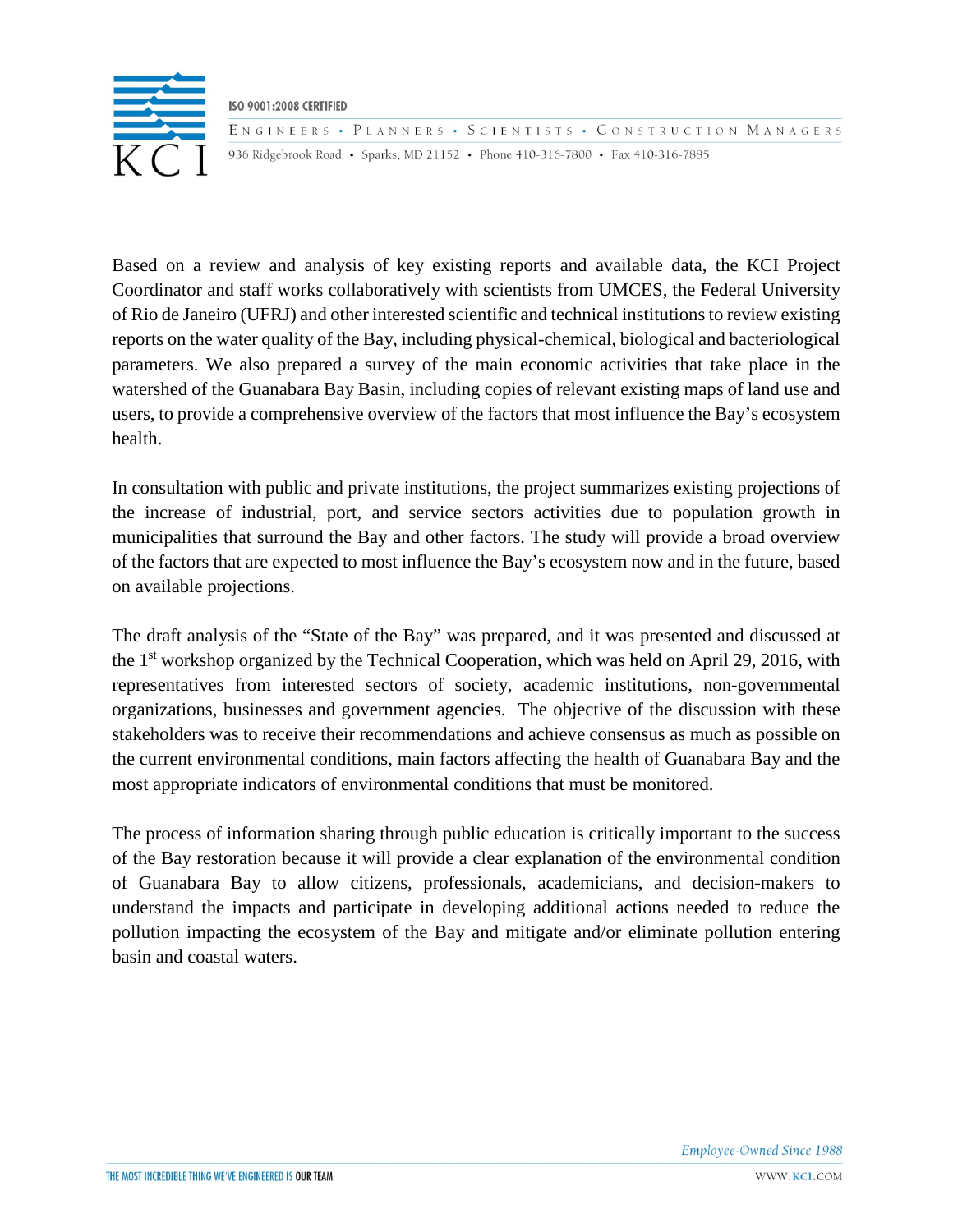

ENGINEERS • PLANNERS • SCIENTISTS • CONSTRUCTION MANAGERS 936 Ridgebrook Road • Sparks, MD 21152 • Phone 410-316-7800 • Fax 410-316-7885

Using the digital platform and the Guanabara Bay Report Card developed by the University of Maryland under a separately funded project, KCI and UMCES will work with the Technical Cooperation, other agencies suggested by the Technical Cooperation and UFRJ to identify and summarize information describing the State of Guanabara Bay and the Guanabara Bay Restoration Plan for on-line display. The Report Card and digital platform will also include links to existing on-line information from PSAM, INEA, UFRJ and others that have information that would be helpful for users of the digital platform.

The digital platform and Report Card will provide citizens with a clearly understandable description of the State of the Bay, the restoration plan (including long-term and short-term milestones) and the status of the restoration effort based on on-going monitoring and reporting of key indicators included in the Guanabara Report Card. The digital platform will also include web links to the library of important documents compiled and reviewed by KCI in the first phase of this project and catalogued using SharePoint.

A 2nd Workshop was held in June of 2016 to present initial recommendations and obtain public comments on priorities for long term restoration goals for Guanabara Bay and its basin ("The Bay We Want"). The restoration plan will include short-term "2-year Milestone" goals to make sure the restoration stays on track and appropriate indicators to be included in the Guanabara "scorecard" being developed by the University of Maryland to measure and report on the status of the restoration effort.

A 3rd Workshop, to be held in September, 2016 will include a presentation and discussion of the recommended restoration goals, 2-year Milestones and digital platform and "scorecard" that will be used to track progress toward the ultimate goal of "the Bay We Want".

Finally, the project will provide recommendations for a restoration plan, based on the outcome of three public workshops, similar to plans prepared in Chesapeake Bay and other Bays around the world. By looking at the Guanabara Bay conditions and restoration requirements in comparison to those of other bays, the State of Rio de Janeiro and its citizens will be able to benefit from the experience of others to ensure that the best available approaches are being used in the Guanabara Bay restoration effort.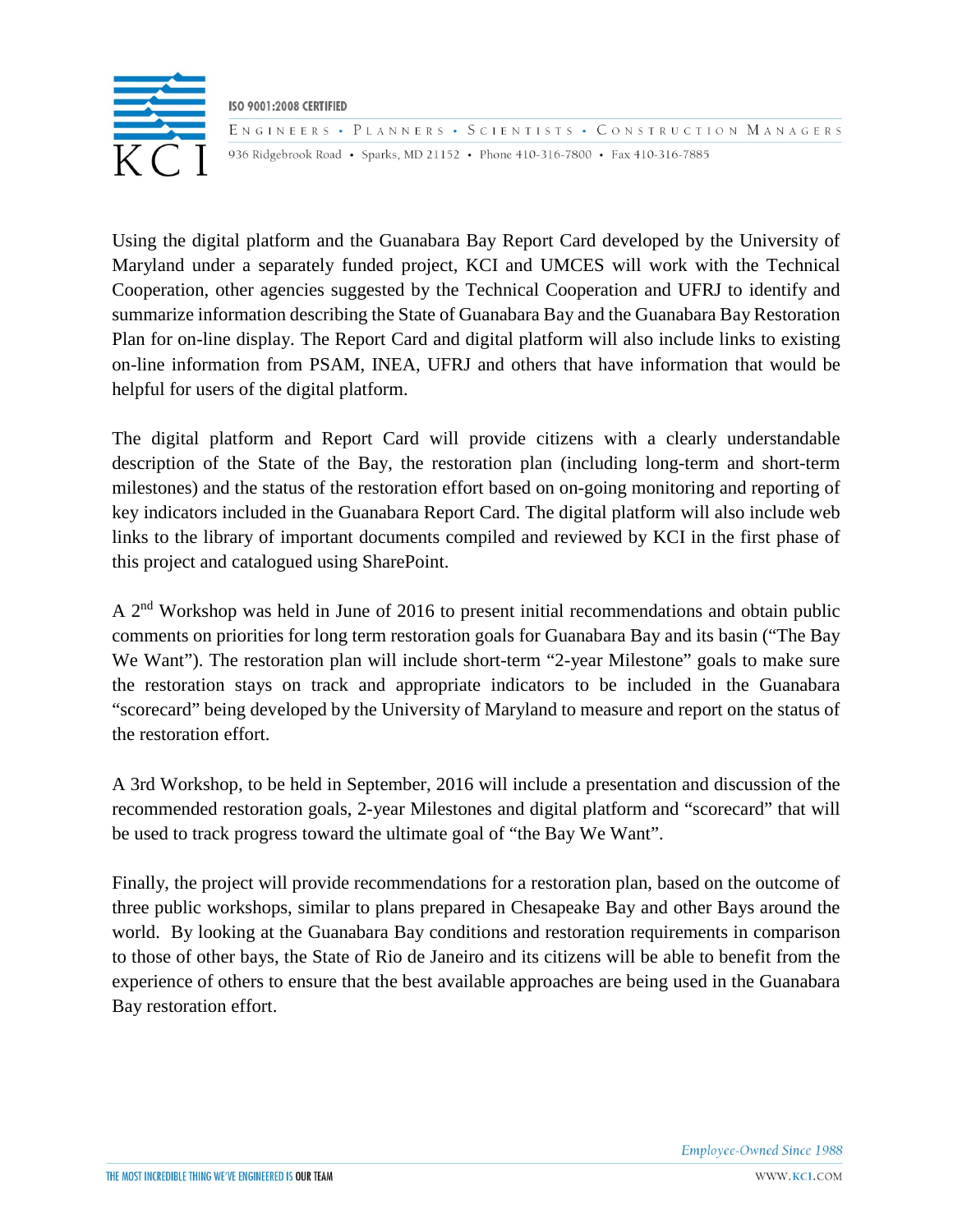

In addition, the digital platform and report card will provide a framework that Rio's government agencies, the UFRJ and other universities, the Watershed Committees and other interested citizens of Rio de Janeiro can build upon and improve in the future to guide and publically report progress on the environmental restoration of Guanabara Bay.

### **4. Relevance of Maryland's Chesapeake Bay Experience to Guanabara Bay Restoration**

The States of Maryland and Rio de Janeiro signed a Sister-State agreement in 1999. This was the first step in a long-standing relationship between the governments and citizens of the two states. Initially activities under the agreement focused on medical and educational exchanges. More recently, in 2011, Governor Martin O'Malley of Maryland and Governor Sérgio Cabral of Rio de Janeiro signed a Memorandum of Understanding (MOU) to establish a technical cooperation program for work related to education, culture, science and technology, energy, technical and job training, health, social services, sports, youth and the environment. In 2014, the States entered into an agreement to conduct a technical cooperation project under the terms of the 2011 MOU to *"to share experiences in Governance, Environmental Technology and Sanitation Systems for Guanabara Bay and Chesapeake Bay and will work together toward the promotion of environmental restoration of the Guanabara Bay, with sustainable development and preservation of biodiversity."*

Chesapeake Bay is the largest bay in North America. The Bay itself spans two states, Maryland and Virginia. The Chesapeake Bay watershed is much larger, at over  $165,000 \text{ km}^2$  compared to 4,000 km<sup>2</sup> for Guanabara Bay watershed and spanning parts of 6 states and the District of Columbia. Although the Chesapeake Bay is much larger, it faces many of the same challenges as Guanabara Bay, including: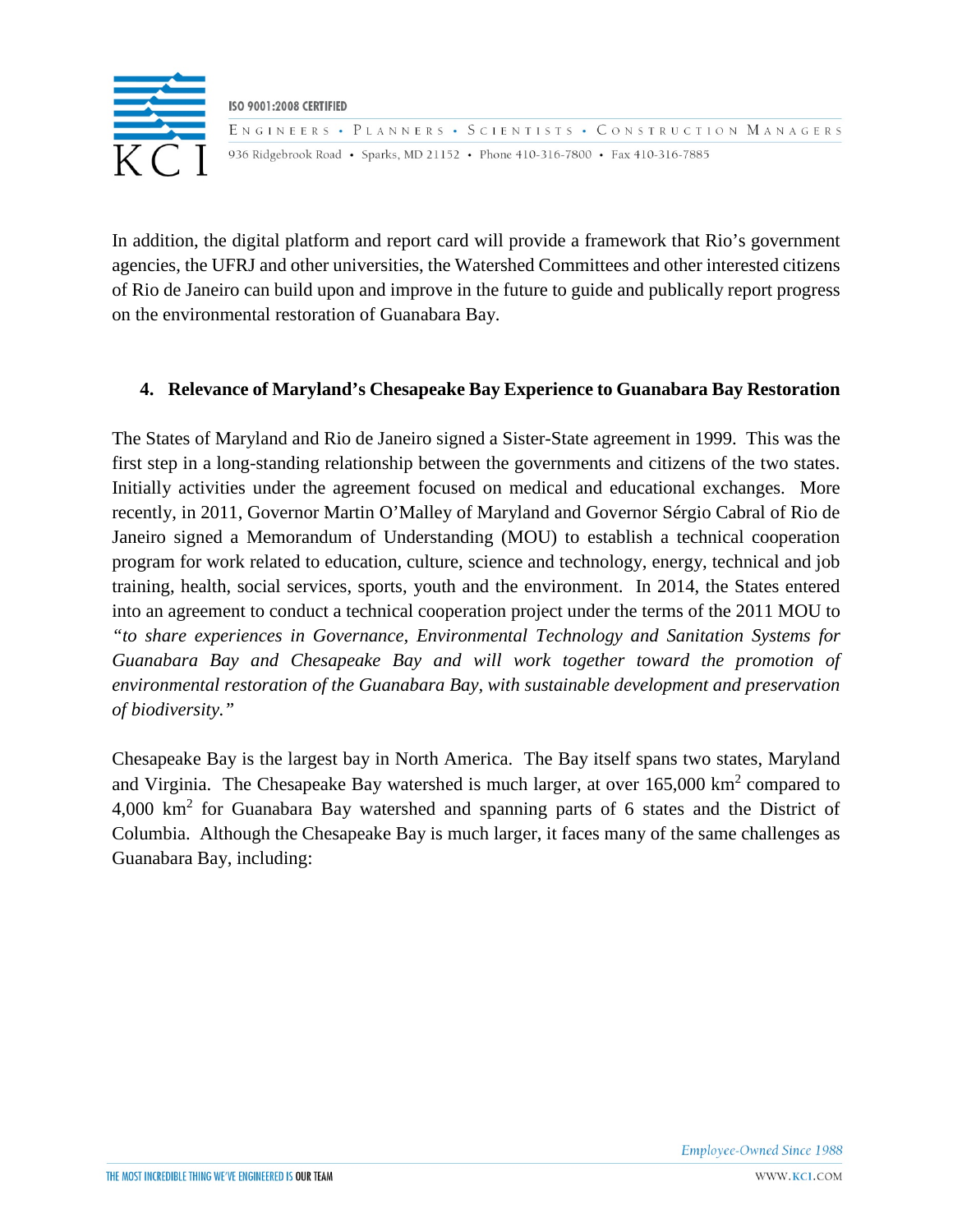

ENGINEERS • PLANNERS • SCIENTISTS • CONSTRUCTION MANAGERS 936 Ridgebrook Road • Sparks, MD 21152 • Phone 410-316-7800 • Fax 410-316-7885

- o Uncontrolled population growth and development
- o Poor land use management
- o Pollution from sewage, industrial effluents, urban runoff, agriculture
- o Bacterial contamination
- o Water quality standards violations
- o Harmful algae blooms and fish kills
- o Extensive low to no summer dissolved oxygen conditions - "dead zone"
- o Loss of critical habitat: forest, wetlands, submerged aquatic vegetation
- o Depleted fisheries: oysters, striped bass
- o Invasive species: MSX and Dermo



In addition, Guanabara Bay and its basin share many similarities with the Baltimore-Washington Metropolitan Area (BWMR). These two heavily populated areas are of similar land area, population density and both discharge to bays that are stressed by pollution.



# **Population**  BWMR – 9.3 million RJMR – 8.6 million (basin pop.) **Political** BWMR – 2 states, 13 counties and 3 major municipalities  $RJMR - 1$  state, 15 municipalities (watershed) **Sanitation problems** BWMR – deteriorating sanitary

infrastructure, \$4.8 B sewage/drainage system restoration underway; RJMR – 70-80% of sewage untreated, major infrastructure development is underway.

Chesapeake Bay is also further along in the restoration process and may provide some helpful insights to benefit the Guanabara Bay restoration. Restoration requires a long-term commitment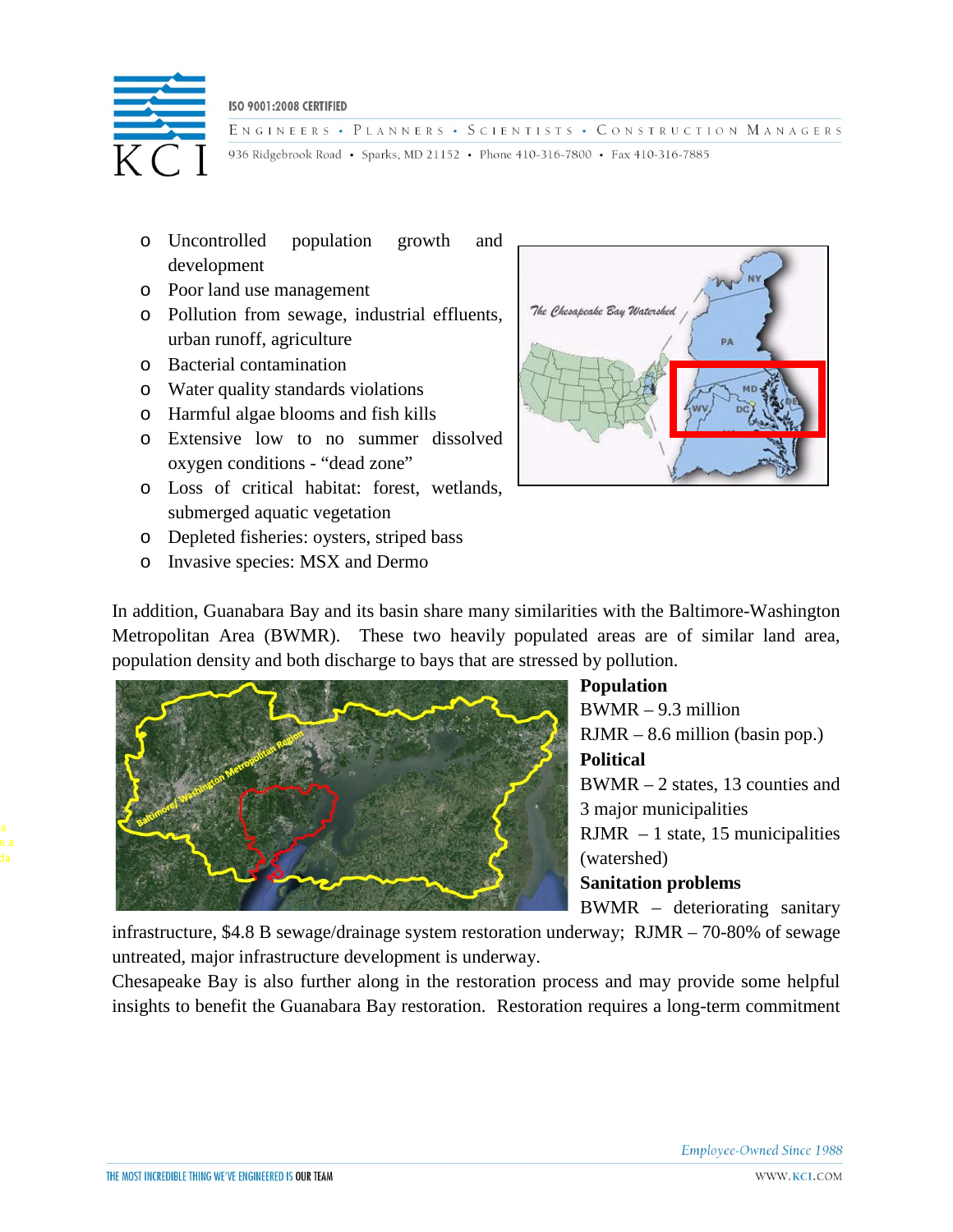

ENGINEERS • PLANNERS • SCIENTISTS • CONSTRUCTION MANAGERS 936 Ridgebrook Road • Sparks, MD 21152 • Phone 410-316-7800 • Fax 410-316-7885

and strong public support. The Chesapeake Bay restoration effort started in 1972, with the signing of the federal Clean Water Act. This was followed by extensive scientific studies into the reasons for the decline of the Bay. The original Chesapeake Bay Agreement, signed in 1983 after completion of the scientific studies, was a simple, one-page pledge signed by political leaders to establish the governance structure of the Chesapeake Bay Program. The engagement and commitment of political leaders in the jurisdictions of Chesapeake Bay proved to be essential to the long-term success of the restoration. The most recent 2014 Agreement was signed by the Governors of six states, the mayor of Washington, DC and the federal government represented by the Administrator of the US Environmental Protection Agency. The 2014 agreement builds upon a long history of restoration efforts, but the work of restoring Chesapeake Bay is still not done.

We learned the hard way in Chesapeake Bay that long-term goals alone are not enough. Two prior commitments for Bay Restoration were not met: the 1987 commitment to achieve a 40% nutrient reduction by 2000 and a second commitment in 2000 to restore water quality by 2010. It was clear that decade or longer commitments were not effective, so in 2009 the leaders of the Bay Agreement jurisdictions agreed to set short-term 2-year milestones to track progress: 2011, 2013, 2015, 2017 … 2025 and publically report progress every year. In this way, even a Governor or mayor who only served one term would have at least two formal Bay restoration commitments to meet. This two-year milestone commitment has proved to be effective now for three Governors in Virginia and two Governors in Maryland and all of the other states.

In Maryland and the other Bay Watershed jurisdictions we have found 10 critical factors that have led to the success of the restoration effort:

- 1. Federal, state and local government agencies, universities, businesses, NGO's and public are engaged in all aspects of the restoration -- ALL PARTIES MEET REGULARLY TO PLAN AND COORDINATE THE RESTORATION
- 2. Restoration plan based on good science to achieve shared vision of "The Bay We Want" - PEOPLE UNDERSTAND WHAT IS NEEDED AND MAKE SURE THEIR LEADERS FOLLOW THROUGH ON COMMITTMENTS
- 3. Political leaders' have signed a formal agreement and the Federal, State and local governments are all involved and committed to the restoration -- GOVERNORS,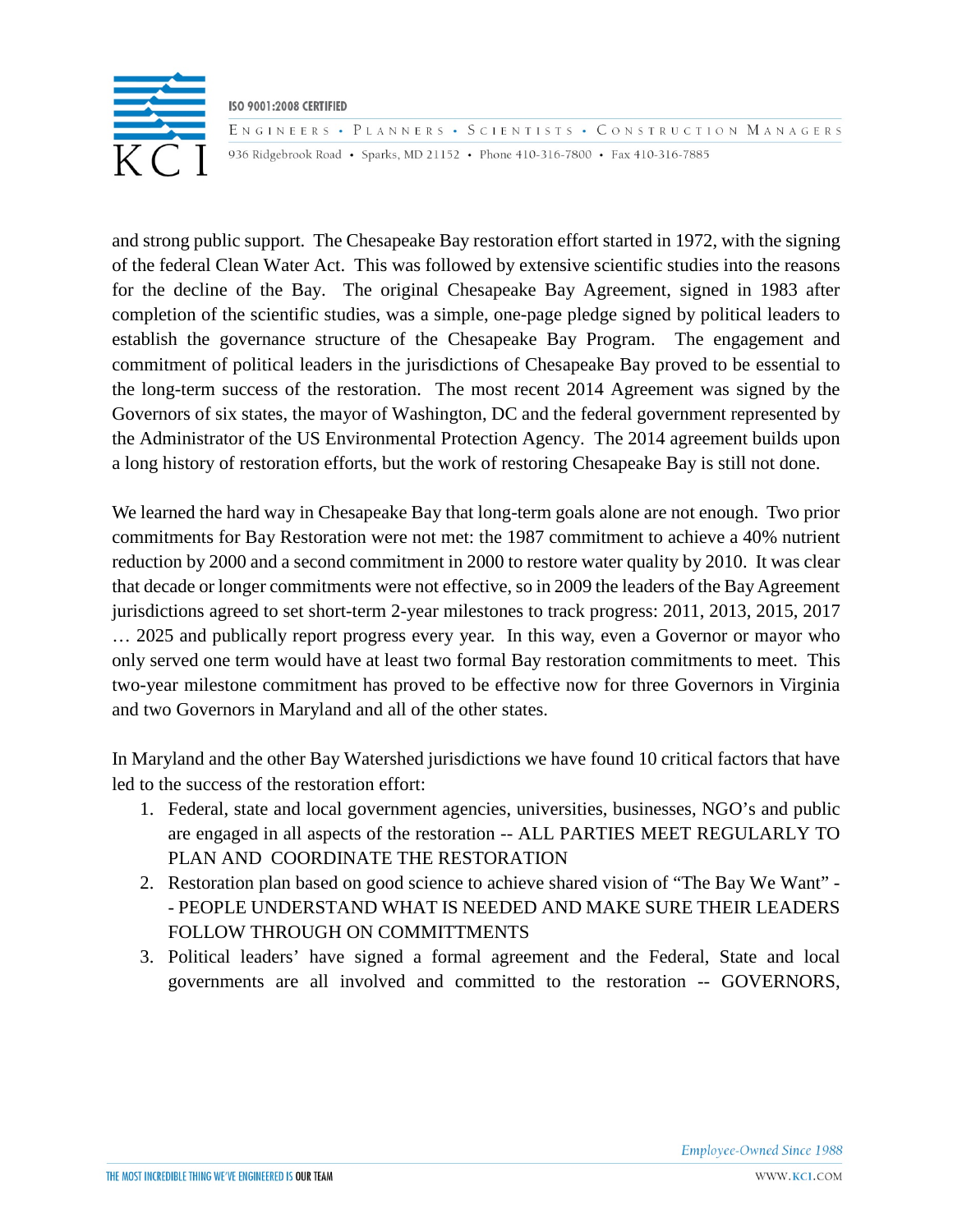

ENGINEERS • PLANNERS • SCIENTISTS • CONSTRUCTION MANAGERS

936 Ridgebrook Road • Sparks, MD 21152 • Phone 410-316-7800 • Fax 410-316-7885

# MAYORS, EPA ADMINISTRATOR OTHER LEADERS MEET ANNUALLY -- CABINET SECRETARIES MEET QUARTERLY.

- 4. Dedicated funding funding for the restoration is committed and is not diverted to other needs
- 5. Fair and equitable restoration plan
- 6. Measurable commitments and deadlines, including long-term goals and short-term, "2-year Milestones"
- 7. Monitoring of restoration actions and water quality
- 8. Transparent, understandable and regular public reporting of key indicators of progress
- 9. Everyone is held accountable for their actions or lack of action toward the restoration
- 10. Public education on the environment is required at all levels of school

There are many restoration needs in Guanabara Bay and its basin. For example:

- The existing sewage treatment system needs to be renovated and new sewage collection and treatment systems must be built. PSAM has compiled the municipalities plans and has mapped out the short, medium and long term plans in a geographic information system.
- There needs to be better enforcement of sewage and industrial pollution laws. INEA has a contractor working now to review the inspection programs and identify gaps.
- At this time, new homes are being added without proper sewage treatment and collection. Steps must be taken to prevent further expansion of unauthorized developments into steep slopes, flood plains, mangroves and other areas where sewage collection is not available.
- Drainage and flooding problem areas must be corrected by relocating residents that have set up unauthorized housing in flood plains and river channels and by cleaning the channels and floodplains to improve drainage, similar to what has been done in the Iguacu project.
- Improvement of solid waste collection and disposal
- Remove contaminated sediments from canals and Bay
- Protect and restore mangroves

Although there have been previous restoration efforts for Guanabara Bay and its basin that have not achieved their objectives, some progress has been made and it is possible to take steps to ensure that the restoration effort continues to improve in the future. It is very important that:

1. The restoration is to achieve a Shared public vision for the Bay – "The Bay We Want"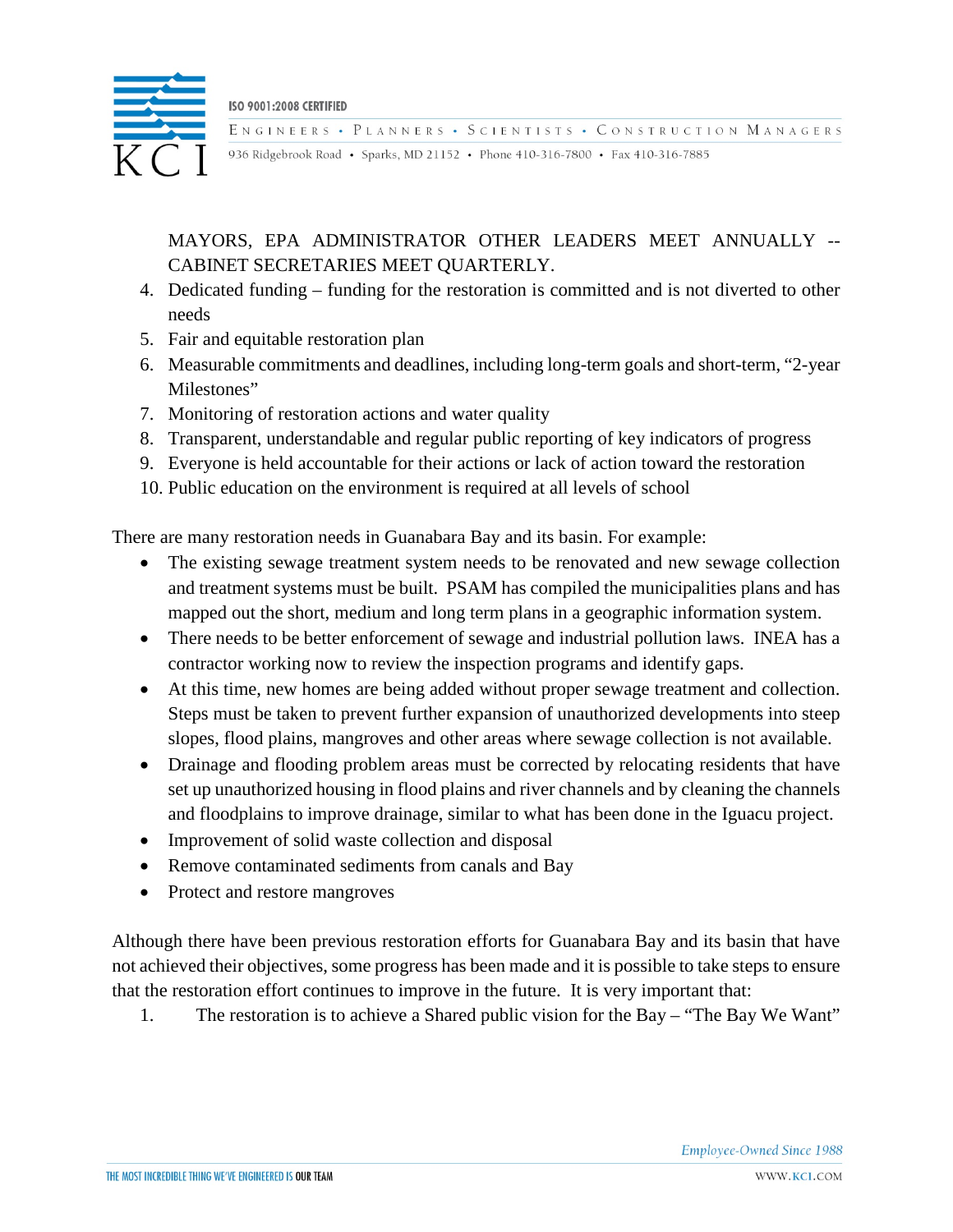

ENGINEERS • PLANNERS • SCIENTISTS • CONSTRUCTION MANAGERS 936 Ridgebrook Road • Sparks, MD 21152 • Phone 410-316-7800 • Fax 410-316-7885

- 2. The restoration plan is developed with public input and support
- 3. That the plan includes short-term milestones to demonstrate progress
- 4. That the plan maintain credibility by reporting progress using simple, highly visible metrics
- 5. The plan and the restoration effort must be fully transparent with regular public reporting
- 6. Finally and most important, federal, state and local government, universities, businesses and the public must work together to achieve the restoration.

#### **5. Overview of the State of Guanabara Bay**

Rio de Janeiro is world famous for its beautiful sub-tropical scenery and beaches, and one of the region's most famous natural features is the Guanabara Bay. The bay is a significant ecologic and economic resource to the state, a key touristic destination, an important fishing resource to locals, and the area represents the densest industrial and commercial hub in the State of Rio de Janeiro, housing thousands of industries. But with approximately 8.6 million people living in the 15 municipalities that comprise the highly urbanized watershed, the environmental conditions of the tributary rivers and streams and of the Bay itself are seriously degraded.

The Guanabara Bay and its watershed suffer from:

- poor sanitation services and solid waste handling
- industrial contamination
- floating debris
- high bacteria, with associated public health risks
- high levels of biochemical oxygen demand and nutrients
- contamination by metals
- algal blooms and low dissolved oxygen
- sediment contamination
- limited fisheries
- impacted marine biodiversity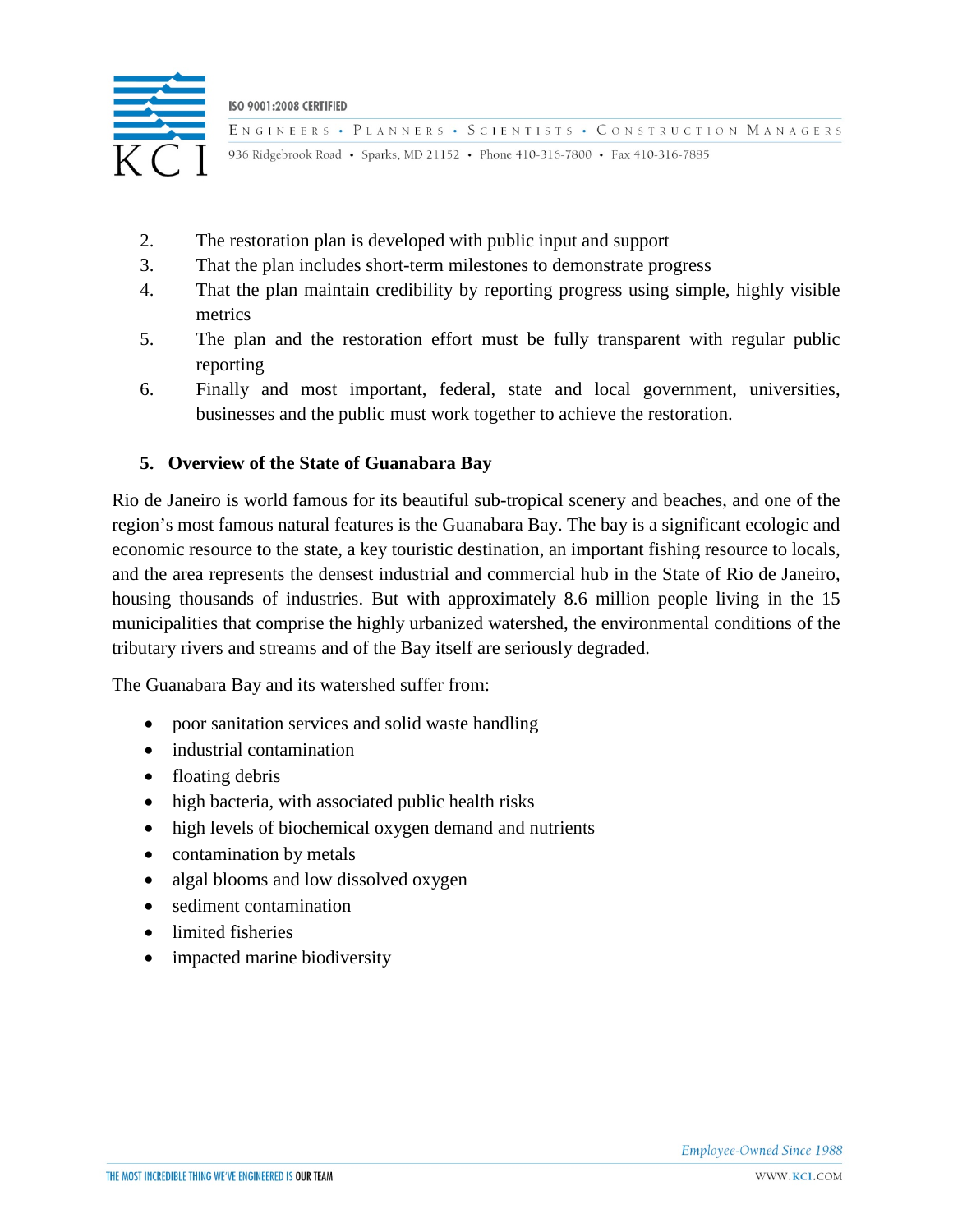

ENGINEERS • PLANNERS • SCIENTISTS • CONSTRUCTION MANAGERS 936 Ridgebrook Road • Sparks, MD 21152 • Phone 410-316-7800 • Fax 410-316-7885

Sections of the report present a summary of existing information on the State of the Bay compiled from recently published literature, including:

General characteristics of Guanabara Bay and its Watershed, encompasses the physical geography and main features of the Guanabara Bay and its hydrographic basin.

Hydrodynamics of Guanabara Bay, briefly describes how the hydrodynamic forces act in the bay, and it also attempts to explain why there are greater concentrations of pollution in certain regions of the estuary.

Water Quality, compiles and analyzes water quality information from multiple existing reports, studies and monitoring data gathered over time by the State of Rio de Janeiro. It also summarizes the main sources of pollution and their effects on the water quality of the different sections of Guanabara Bay, its watershed and internal beaches.

Metals in Guanabara Bay, gives an overview of the sources and aspects of contamination related to heavy metals in Guanabara Bay, including background concentrations, main sources of metals in the watershed, and spatial distribution of heavy metal sediment contamination in the different regions of the bay.

Marine Biodiversity, includes an overview regarding the following marine organisms: phytoplankton, zooplankton, benthos, ictiofauna and fisheries, and cetaceans. The information listed for each of the groups include general special distribution, species present in the system, and how abiotic factors and pollution affect the presence and spatial distribution of those organisms in Guanabara Bay.

Aquatic Habitat, contains information about mangrove systems in Guanabara Bay, their importance as marine nurseries, and the anthropic aggressions that threaten the existence of the remaining mangrove forests. The section also encompasses a brief overview of submerged aquatic vegetation in Guanabara Bay, and how more studies are necessary to increase the knowledge base about this important marine habitat in the estuary.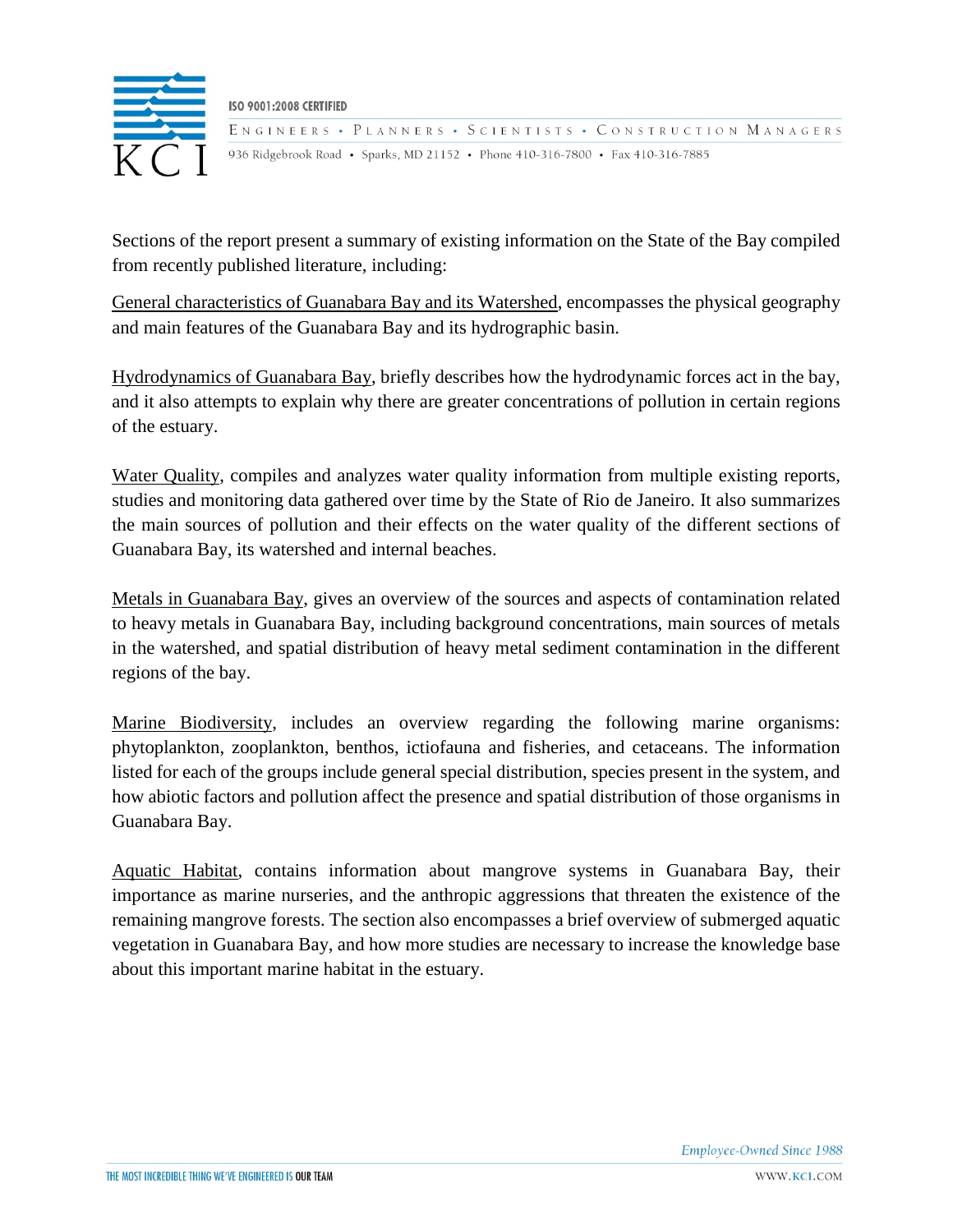

ENGINEERS • PLANNERS • SCIENTISTS • CONSTRUCTION MANAGERS 936 Ridgebrook Road • Sparks, MD 21152 • Phone 410-316-7800 • Fax 410-316-7885

Watershed Land Use and Land Cover, gives an overview of land use and land cover in the Guanabara Bay watershed, and it contains the following itemization: urban areas; rural and agricultural areas, and areas comprised by forest resources including the federal, state, municipal and private units of conservation located in the basin. The section also includes estimates of the spatial distribution of the different uses in addition to future projections.

The Rivers of Guanabara Bay, lists and describes the main rivers located in the Guanabara Bay watershed, including a brief description of their respective drainage areas and approximate monthly flow, and an overview of the land use and industrial activities observed in each of the main sub-basins.

Solid Waste, encompasses the origins, the causes and the effects of solid waste pollution in Guanabara Bay and its watershed, and it explains the reason why the estuary is often the final destination for mismanaged trash that is produced in the watershed. Additionally, the section includes and describes the programs that have been adopted by the State government to help control the solid waste pollution that is pervasive in the estuary and its watershed.

Sanitation in the Basin, explains the sanitation services available in the different municipalities of Guanabara Bay watershed, and the disparity between sewage collection and treatment. It also describes the different programs and efforts performed by the government over time related to sanitation, and defines the sewersheds and sewerage systems present in the region.

Industries in Guanabara Bay, encompasses an overview of the industrial sector in the Guanabara Bay watershed, the types of industries present in the area, and their influence over the water quality of the tributary rivers and the bay itself. The section also includes a summary of the industrial pollution controls utilized in the region, and the concentration of industries in the different regions that compose the basin.

Socioeconomic Aspects**,** this section of the report aims to highlight the most important features for understanding the organization, the socio-economic aspects and territorial dynamics of Guanabara Bay, distinguishing gaps and issues that deserve special attention. The document addresses the topic that relates to the sense of belonging and the vulnerability of the inhabitants and users of the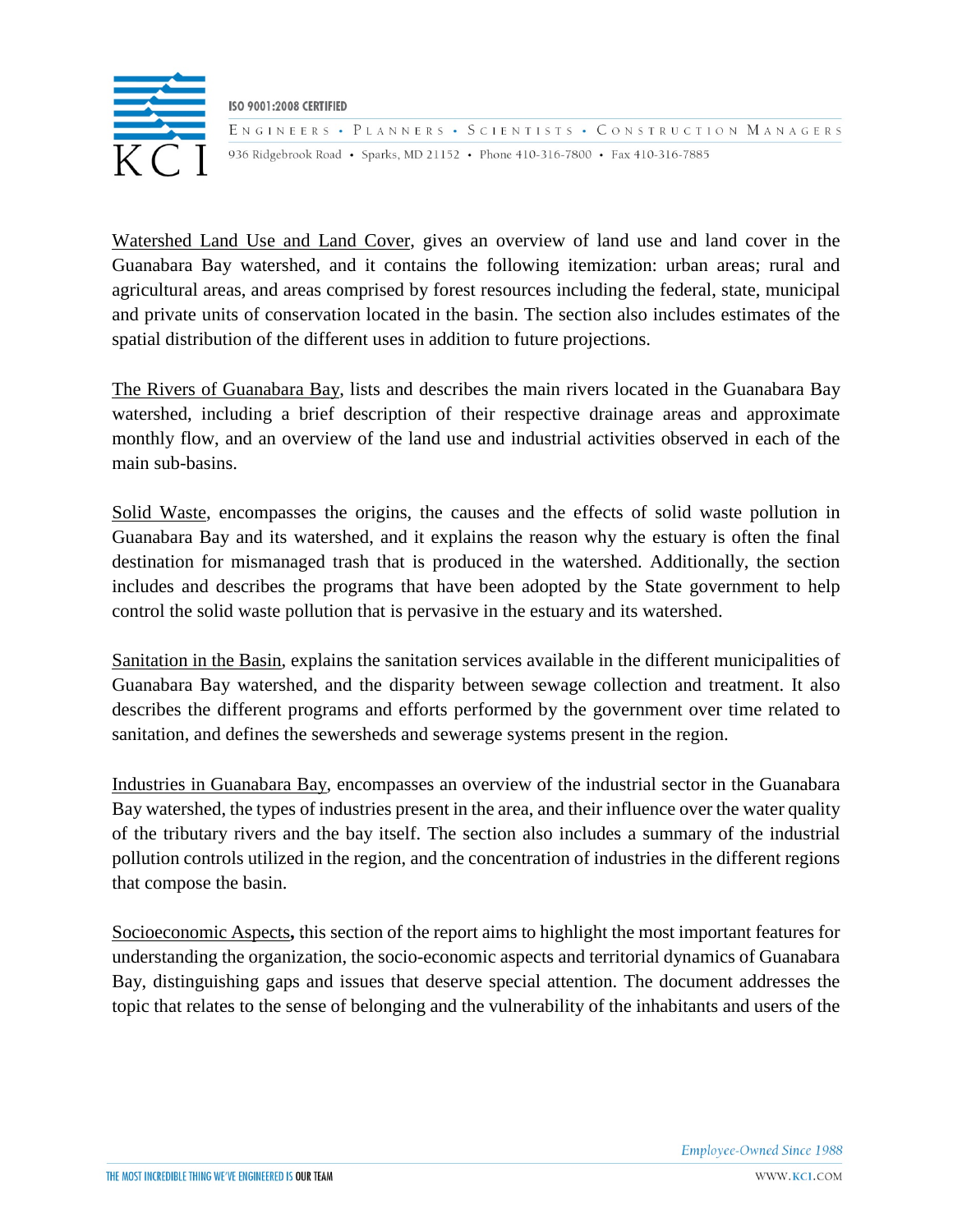

bay and its watershed, conflicts between uses and users, and the perception of integration between the bay and its watershed.

## **SUMMARY OF THE FIRST WORKSHOP**

### **1. Objectives**

Public workshops are a critical part of the Technical Cooperation Project. The purpose of the workshops is to ensure that there is significant stakeholder input and incorporation of public comments at each step of the project. The objectives of the 1st Workshop, held on April 29, 2016 at the Museum of Tomorrow were to:

(1) Provide an overview of the State of Guanabara Bay and receive recommendations from the public and obtain consensus, to the extent possible, regarding the current environmental conditions and the main factors affecting the health of the Bay and its basin; and

(2) Provide an initial selection of environmental indicators that could be used to measure progress in the restoration of the Bay and its basin for public review and obtain public comment to identify the most appropriate indicators of environmental conditions that must be monitored and measured to track the progress of the environmental restoration.

### **2. Presentations**

In the first public workshop about the Environmental State of Guanabara Bay, held in Museum of Tomorrow, in the city of Rio de Janeiro, on the 29th of April, 2016, there were approximately 180 participants representing several sectors and institutions involved with Guanabara Bay and its watershed. The workshop started with the speech of the current Environment Secretary, André Corrêa, affirming the importance of the Guanabara Bay Restoration Plan and the necessity to develop a communication tool to aid the society, the several institutions and the decision makers, in the municipal and state level, in the task of tracking the progress of the Restoration Plan foreseen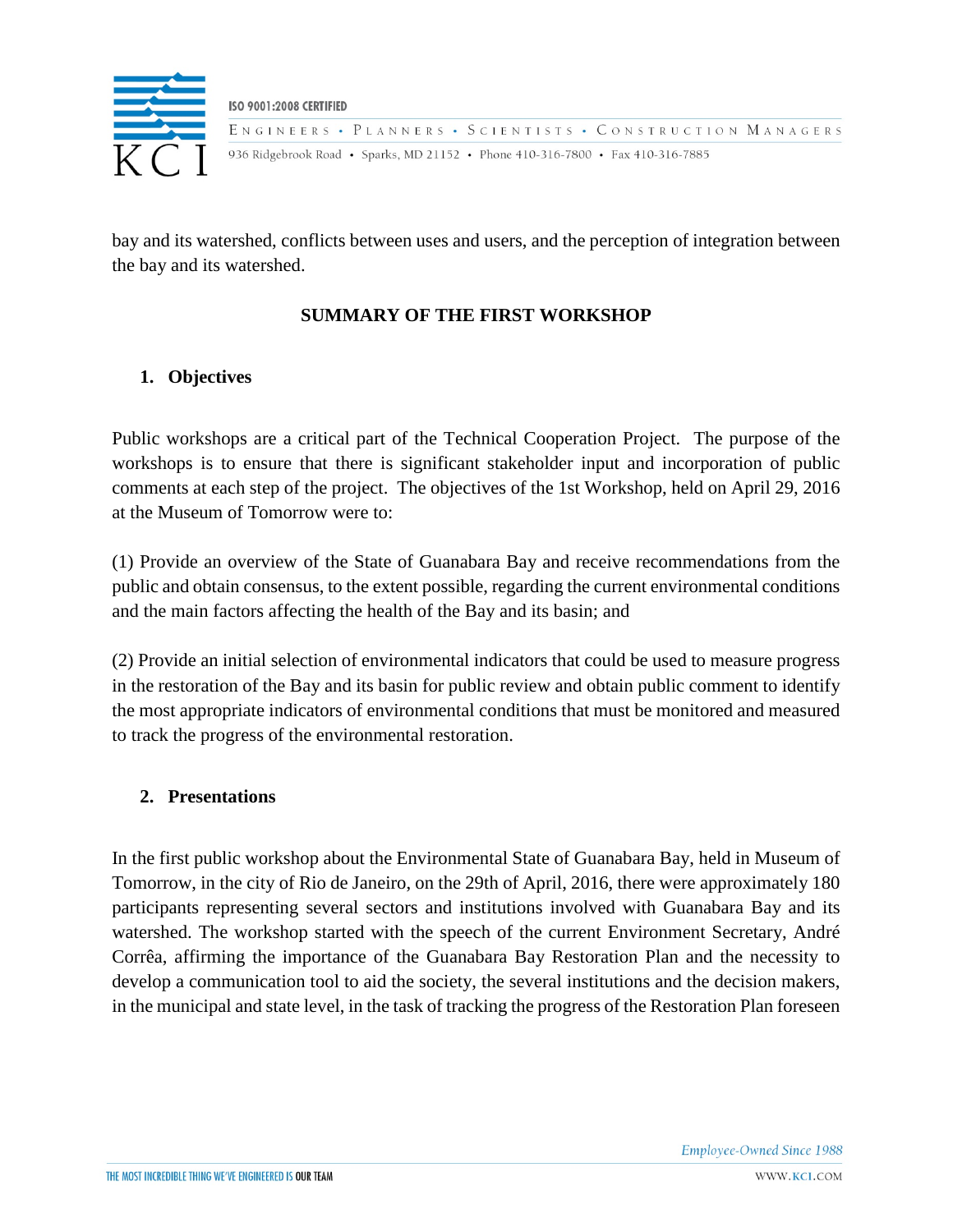

ENGINEERS • PLANNERS • SCIENTISTS • CONSTRUCTION MANAGERS 936 Ridgebrook Road • Sparks, MD 21152 • Phone 410-316-7800 • Fax 410-316-7885

for Guanabara Bay and its watershed. The Secretary also stated about the need of transparency through sharing information, and highlighted the lack of resources and the current economic situation of the State are the main problem preventing the full social-environmental development of Guanabara Bay's region.

After the welcome remarks, the first presentation entitled "Technical Cooperation Project: Overview on the Current Environmental State of Guanabara Bay" was presented by Dr. Robert Summers, senior environmental scientist at KCI Technologies Inc. and former Environmental Secretary from the State of Maryland in the USA. His presentation included a comprehensive explanation on the Technical Cooperation Project, which is a project financed by the Interamerican Development Bank (IDB), and it is a partnership between the State of Rio de Janeiro Environment Secretariat (SEA); the Executor Unit of the Program of Sanitation of the Municipalities Surrounding Guanabara Bay (UEPSAM); the KCI Technologies Inc., the Brazilian Sustainable Development Foundation (FBDS); and the University of Maryland Center for Environmental Sciences (UMCES), with the support and contributions from research centers and regional universities, the Watershed Committee, and the civil society as a whole. The presentation also included a brief comparison between Chesapeake Bay and Guanabara Bay, highlighting the similar problems and features, such as the high load of nutrients and the great urbanization rate in its surroundings, with main emphasis on the developments faced by Chesapeake Bay related to sewage collection and treatment, which currently is pointed as the major threaten for Guanabara Bay.

Since Chesapeake Bay has been implementing its own Restoration Plan for a longer time, one of the main objectives of the Technical Cooperation is that through the experience of Maryland, Guanabara Bay can recover faster basing on the successful measurements in the case of Chesapeake Bay. Among the main critical factors for the development of a consistent and efficient Restoration Plan, Dr. Robert Summers reiterated that it is important the engagement of all segments and sectors involved with Guanabara Bay, such as NGOs; local, state and federal governments; the universities; the private sector; and the society. Other essential factors for the success of the Restoration Plan include the use of the extensive and detailed scientific knowledge which exists for Guanabara Bay as the basis for the plan; the involvement and commitment of the political leaders (federal, state and local); dedicated funding and financial resources exclusively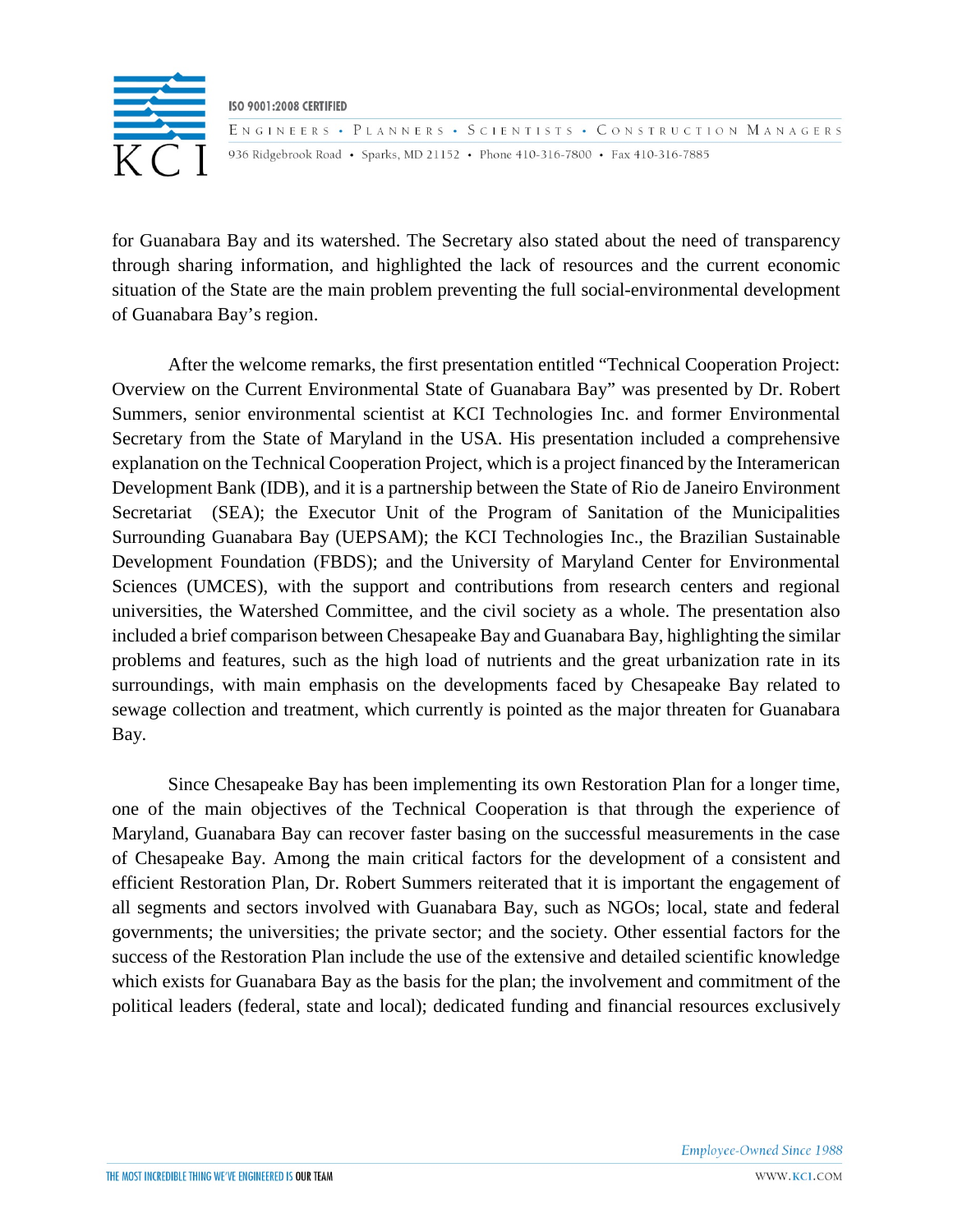

ENGINEERS • PLANNERS • SCIENTISTS • CONSTRUCTION MANAGERS 936 Ridgebrook Road • Sparks, MD 21152 • Phone 410-316-7800 • Fax 410-316-7885

for the revitalization of the Bay; deadlines and commitments that can be measured and easily monitored by all in order to track the restoration progress through short and long terms goals; transparent, regular and comprehensible communication of the main indicators to be tracked; and the implementation of public education in all levels. In addition, the plan needs to be fair and equitable, and all components involved need to understand that they are responsible for their actions or the absence of their actions.

The presentation of Dr. Summer ended with a broad overview on the current environmental state of Guanabara Bay and its watershed, with provision of information on the physical characteristics of Guanabara Bay, the main sub-basins of the watershed, land use, mangroves, conservation units, sewerage systems, solid waste management, industrial presence, sediments` contamination, fishing activities and water quality. The preliminary conclusion was that is necessary some actions such as: renew and build new sewage collection and treatment systems; strengthen the enforcement and the industrial control programs; prevent the expansion of irregular occupations on floodplains, hills and riparian areas; improve trash solid waste collection and disposal; remove contaminated sediments from the Bay and the rivers; protect and recover fauna and flora affected by poor environmental conditions in the region.

Differently from all other already developed plans in the past for Guanabara Bay, the current discussed Restoration Plan will be created through a shared vision of the "Bay we Want", developed with broad inclusion and support from the public, with short goals to track the progress and provide credibility through simple and visible metrics. The transparency on information will be essential and will occur through regular public Report Cards to be developed by University of Maryland Center for Environmental Sciences, in conjunction with local, state and federal governments and all the other important stakeholders of Guanabara Bay.

The second presentation was ministered by Professor Bill Dennison, Vice President from UMCES. Entitled "The Guanabara Bay Report Card" the presentation introduced the UMCES and the Integration and Application Network (IAN) and commented the experience of the institution in promoting the integration and application of theoretical studies, putting them in practice to generate solutions. The presentation focused on the Environmental Health Report Card which is being developed for Guanabara Bay and that will allow a better communication to enable changes.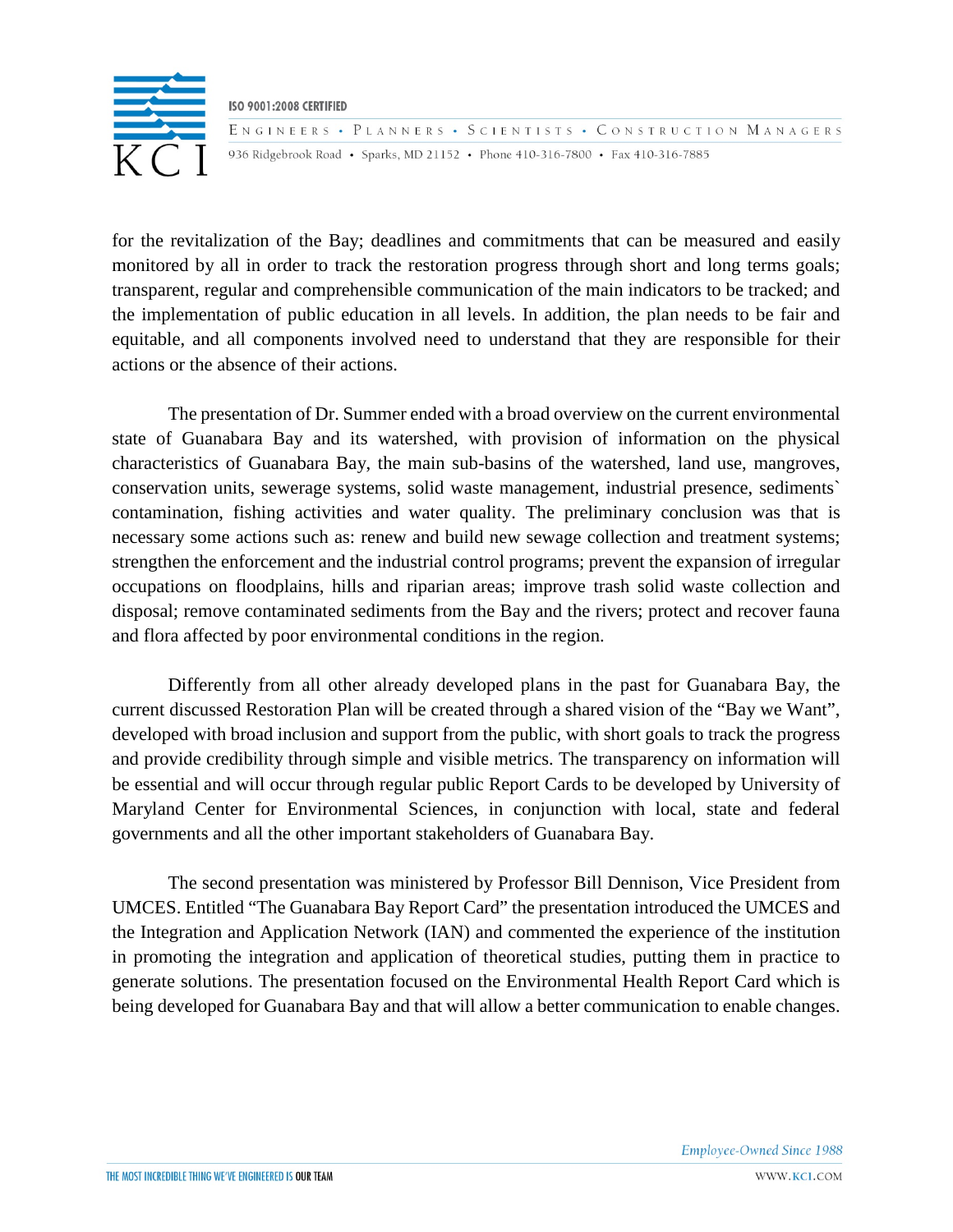

ENGINEERS • PLANNERS • SCIENTISTS • CONSTRUCTION MANAGERS 936 Ridgebrook Road • Sparks, MD 21152 • Phone 410-316-7800 • Fax 410-316-7885

The Report Card will assess the environmental quality of the region of Guanabara Bay communication complex information in a simple, concise and transparent way, basin on real data and consequently engaging all the stakeholders of Guanabara Bay.

Professor Bill Dennison presented the results already obtained through a small workshop conducted on the 25th of April 2016 at the SEA/INEA auditorium, in which, with the contribution of some important stakeholders of Guanabara Bay, it was preliminarily delimitated the reporting areas in the Bay and in its watershed. In the development of the Report Card is important the participation of the public on the selection of the indicators that should be regularly monitored in the follow up of the progress of the Restoration Plan for Guanabara Bay. Among the indicators, both for the saline waters of the Bay and freshwaters from the rivers of the waters, some physicalchemical, biologic and social parameters stood up. These parameters were dissolved oxygen, nutrients, nitrates, water transparency, chlorophyll, bacteria, fishes, pH, turbidity, dissolved solids, aquatic mammals, mangrove areas, crab contamination and sea horses.

It was also highlighted during the presentation the fact that the existing scientific database for Guanabara Bay is extensive and allows a rigorous and transparent process for all to track the progress of the restoration of the Bay. The professor also reiterated that this is a unique opportunity to accelerate the recuperation profess through development of regular Environmental Health Report Cards, because its creation involves several experts and build consensus among different opinion groups. In synthesis, the Report Card development process consists firstly on the identification of the values and threatens for the analyzed ecosystem, followed by the selection of the indicators to be reported and limits and thresholds to be attended. After these determinations, there are the calculus of the grades and scores for each reporting region, and then, the report card is ready to communicate results, becoming an important tool to aid everybody to track the progress of the restoration. The Report Card is also a strong tool to help on the identification of the environmental areas that most need attention and care. Examples of Environmental Health Report Cards developed by UMCES for other bays and water bodies in world were illustrated, with emphasis on the report cards for Chesapeake Bay, in the US; the Mississippi River watershed, in the US; the Long Island Cove, in the US, the Mexican Gulf and even the Great Barrier Reef in Australia.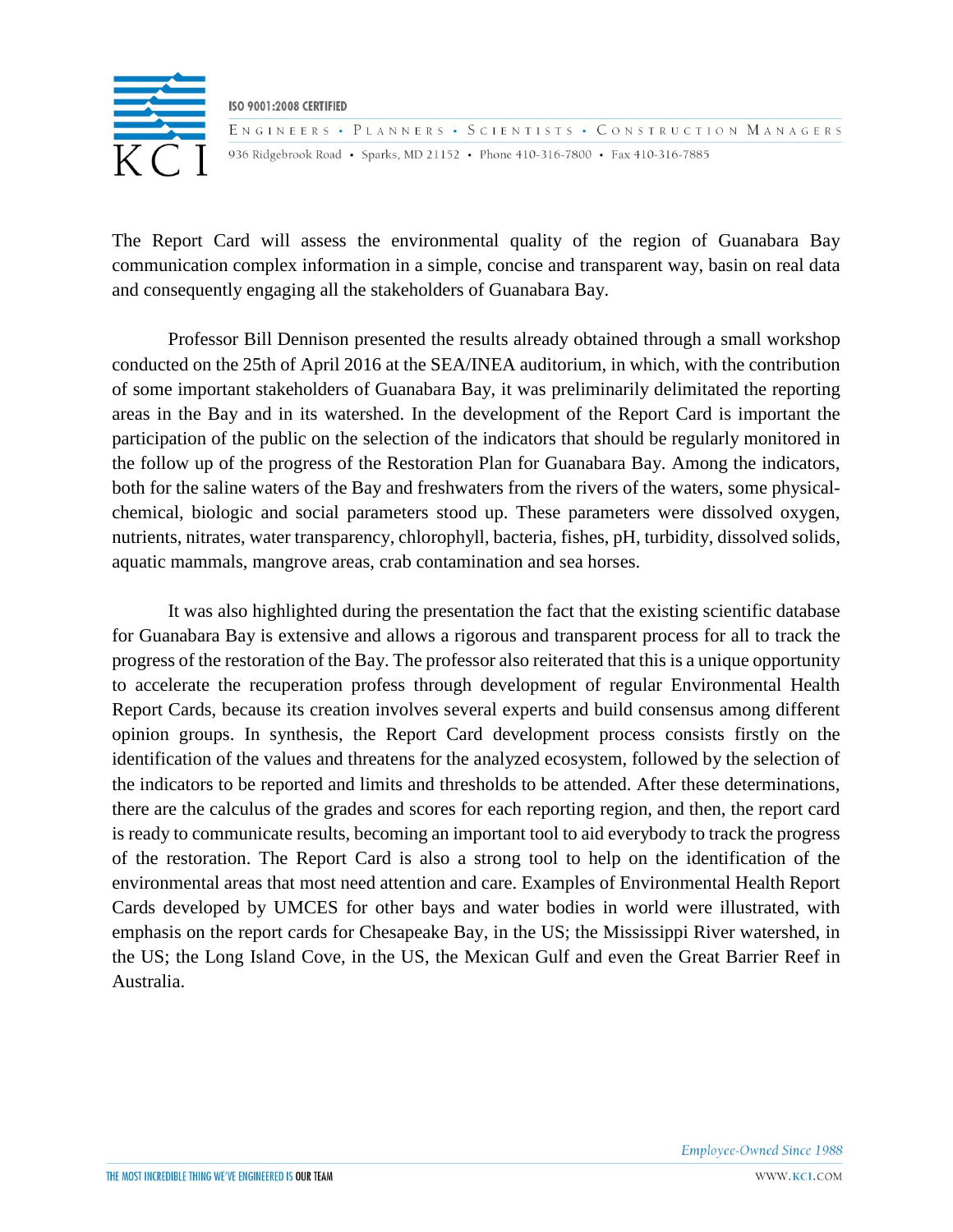

ENGINEERS • PLANNERS • SCIENTISTS • CONSTRUCTION MANAGERS 936 Ridgebrook Road • Sparks, MD 21152 • Phone 410-316-7800 • Fax 410-316-7885

The third presentation named " Rio and the Guanabara", presented by Dora Negreiros, representative from Baía de Guanabara Institute (IBG), focused on the hystorical data about Guanabara Bay. The panelist briefly commented about the history of Guanabara Bay and reported that several environmental problems faced by the Bay now, originated from an inexistent environmental awareness in the past, which allowed the installation of polluting industries in the surroundings of the Bay, the occurrence of environmental accidents, the anchoring of vessels, the presence of big shipyards, the lack of solid waste management and the development of a sewerage network that did not followed the demands of a crescent urbanization occurred in the region.

The guest presenter mentioned some of the projects and programs already conducted in the past which had as objective the environmental revitalization of Guanabara Bay, emphasizing on the water quality monitoring program from the extinct FEEMA, the loans with IDB and JBIC to implement the PDBG, and the most recent program PSAM. With an extensive number of programs already conducted aiming the restoration, she suggested that the current Restoration Plan should not be one more plan, but instead, it needs to be a new step for the full and effective environmental restoration of Guanabara Bay.

In the afternoon the workshop followed with the presentation of Pedro Navalón, representing the consortium Labaqua/Aqualogy, entitled "Improvements for the Water Quality Monitoring". The consortium was contracted to develop and make the industrial and environmental monitoring process more efficient, and also to enforce the INEA`s laboratories. Among some punctual measurements, the consortium is being responsible for the selection of some of the most polluting activities aiming to strengthen the monitoring and inspections of these activities. Other goals of the contract include the monitoring and enhancements on the Autocontrol Program for Atmospheric Emission and Liquid Effluents (PROCON-Ar and PROCON-Água, respectively), and the critical evaluation of the environmental licensing and proposals for improvement. For the natural environment, the contract foresees the control of the rivers and the water mirror of Guanabara Bay, through a more regular collection of samples, monitoring and results reporting.

In the same section, Professor Bill Dennison from UMCES returned to foment an interactive discussion with the audience to explain what was already conducted in the precedent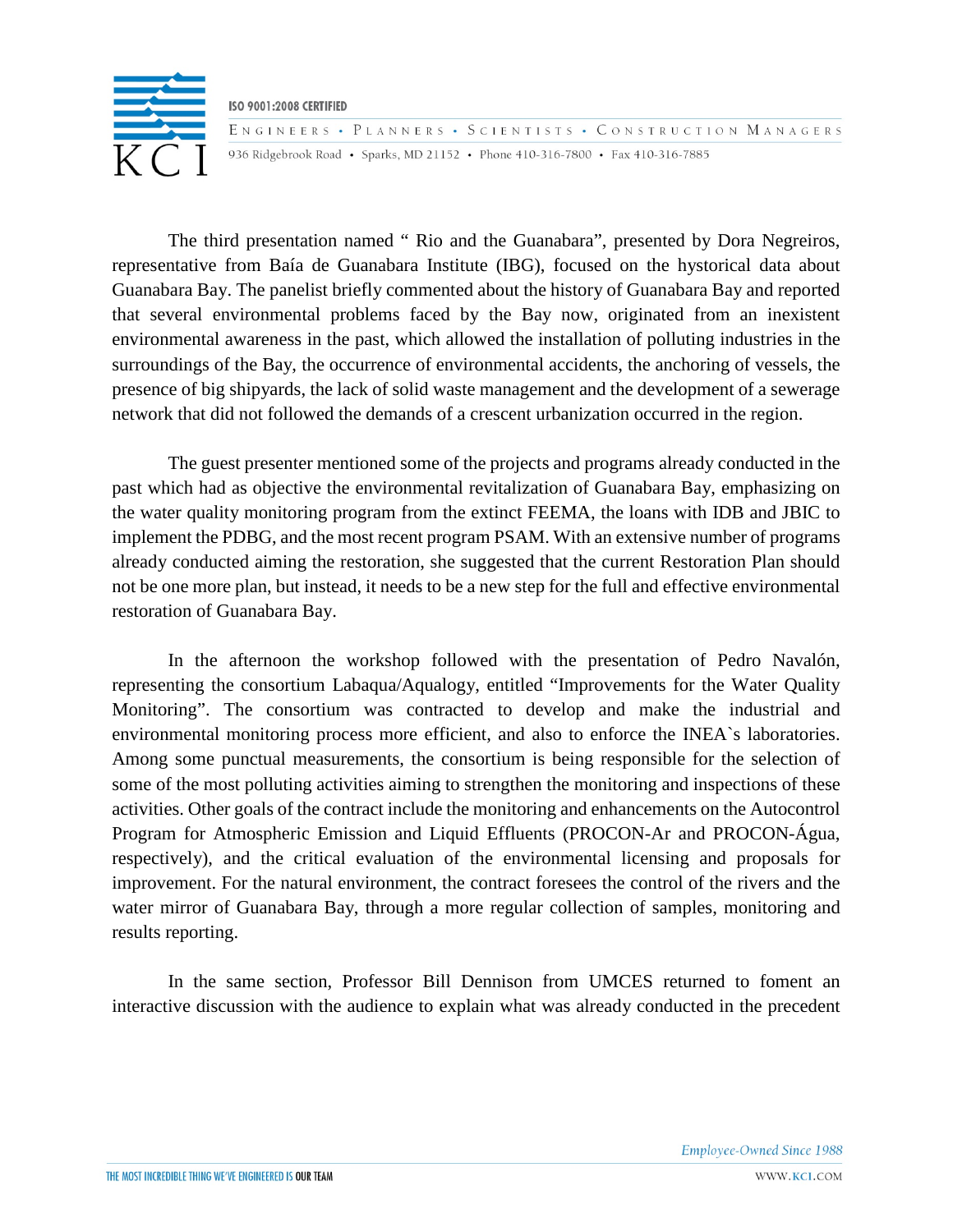

ENGINEERS • PLANNERS • SCIENTISTS • CONSTRUCTION MANAGERS 936 Ridgebrook Road • Sparks, MD 21152 • Phone 410-316-7800 • Fax 410-316-7885

small workshop held on the 25th of April 2016, where some stakeholder got together to initiate the process of development of the Guanabara Bay Environmental Health Report Card. In addition to printed report cards for other iconic regions of the world, the professor handled to the audience a Newsletter previously created and containing information on the results obtained in the small workshop. Open to inputs and suggestion it was also distributed a short survey to collect additional information to be incorporated in the Report Card development process.

The last presentation entitled "Guanabara Bay: a socioeconomic approach" was given by the sociologist Nair Palhano, component from KCI Technologies Inc. staff. The panelist highlighted some important socioeconomic aspects stressed that everything that reaches the water mirror of Guanabara Bay reveals the lack of belonging sense of the population with the rivers and consequently with the Bay. She also explicated that Guanabara Bay is an arena of conflicts and that these conflicts need to be managed in a way to give visibility, participation and intervention capacity for all social subjects involved. The sociologist explored the fact that is needed to restore the belonging relationships creating basic conditions of sanitation, controlling the irregular occupation process and making the rivers of the watershed part of the life of the population. The panelist talked about the impacting uses of the Bay and its watershed, related to oil and gas industry, ship industry, port activities and basic sanitation, and also stressed the impacted sectors, such as public health, tourism, fishing activities and recreation. Aiming to acquire more inputs of the public with respect to social and economic indicators to be incorporated to the Restoration Plan and the Report Card, she ended up the presentation reinforcing that one of the biggest challenges for the restoration of the Bay is the communication, and that this challenge needs to surpassed to provide visibility and promote articulation among all stakeholders and institutions involved with Guanabara Bay.

Before the closing remarks, the workshop ended with a debate where the audience could comment and give contributions on the topics, which were the theme of the meeting.

### **3. Summary of the Public Input Made During the Workshop**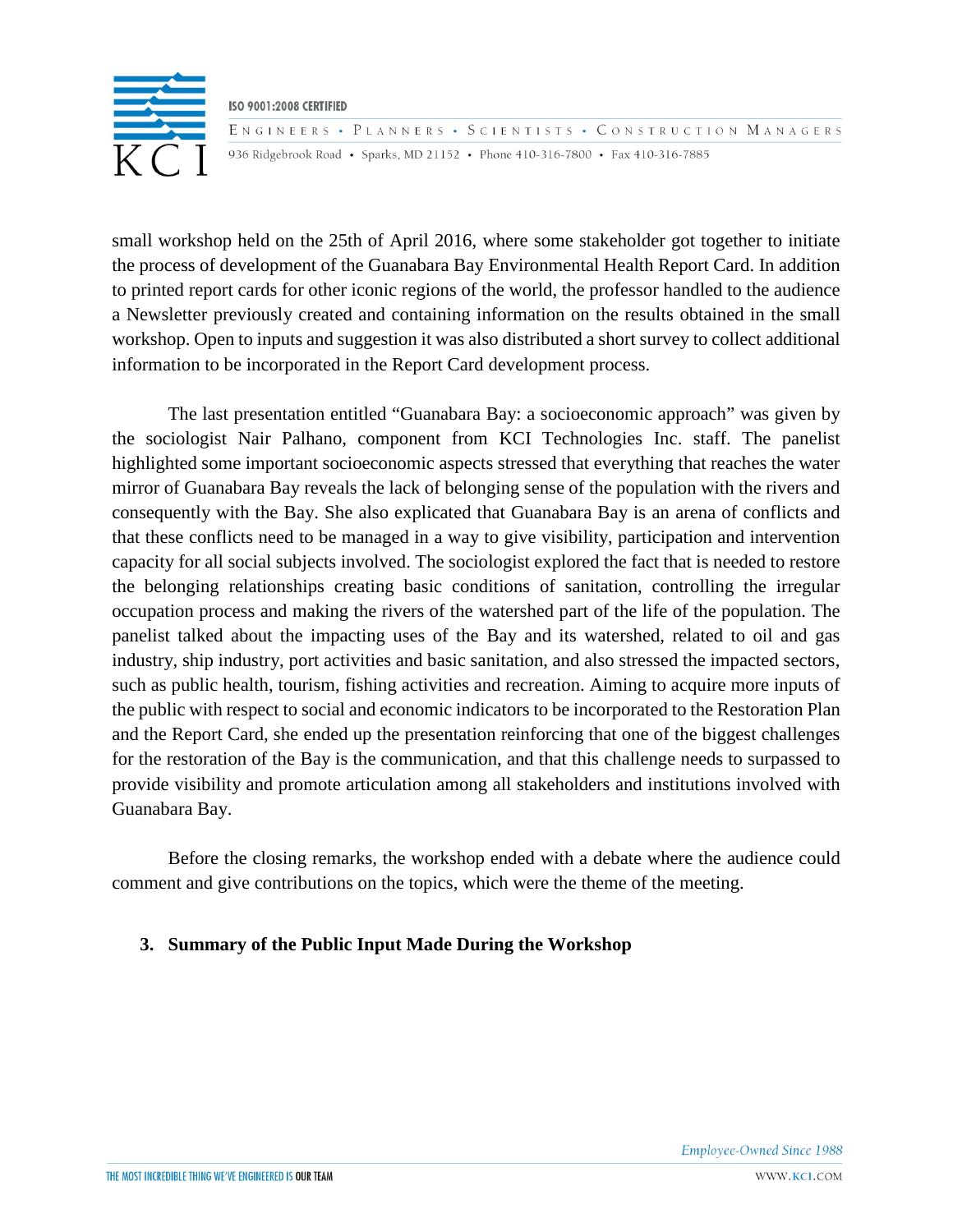

ENGINEERS • PLANNERS • SCIENTISTS • CONSTRUCTION MANAGERS 936 Ridgebrook Road • Sparks, MD 21152 • Phone 410-316-7800 • Fax 410-316-7885

One of the objectives of the First Public Consultation Workshop was to identify indicators and environmental conditions that are most appropriate to be measured to monitor the progress of the restoration of Guanabara Bay. Among the most suggested indicators related to biological and physic-chemical parameters of water quality were (already widely used in assessments of national and global water bodies): Biochemical Oxygen Demand (BOD), Chemical Oxygen Demand (COD), concentration heavy metals, total dissolved solids, chlorophyll, turbidity, bacteria, viruses, and other nutrients. Other suggested indicators include the monitoring of the population of seahorses, and aquatic mammals such as whales and dolphins. These suggestions are consistent with the ease of obtaining data for these indicators because there is already extensive databases and monitoring data by institutions involved with the Guanabara Bay. For example, the State Environmental Institute (INEA) already performs regular monitoring of various physical and chemical parameters and has a contract with the Consortium Labaqua / Aqualogy to improve the methodology of quality monitoring of the water used. Additionally, the University of Santa Ursula, according to a representative present, is already studying the presence of seahorses and could provide information for this indicator. The very PSAM maintains a digital platform with a Geographic Information System (GIS) in which are contained the areas of the basin where there are networks of collection and / or treatment of sewage and information on solid waste management, which were indicators of possibilities also explored. In addition, the SEA has signed a contract with Prooceano, the company responsible for managing the ecobarcos in Guanabara Bay, providing the boats with a GPS and enabling real time tracking of the boats via the website of routes, position and productivity in collecting floating trash.

There was a strong consensus among the participants that the biological and physico-chemical indicators are of great importance for the monitoring of the planned Restoration Plan progress. However, the need to include socioeconomic indicators was also widely mentioned by the attendees of the public consultation. Socioeconomic indicators allow monitoring of changes in social inequality that is intensely present in the basin of Guanabara Bay. It was also noted that social inequality deepens social exclusion, reduces the feeling of belonging among the population, and consequently intensifies environmental degradation.

Among the suggestions and ideas for socioeconomic indicators included: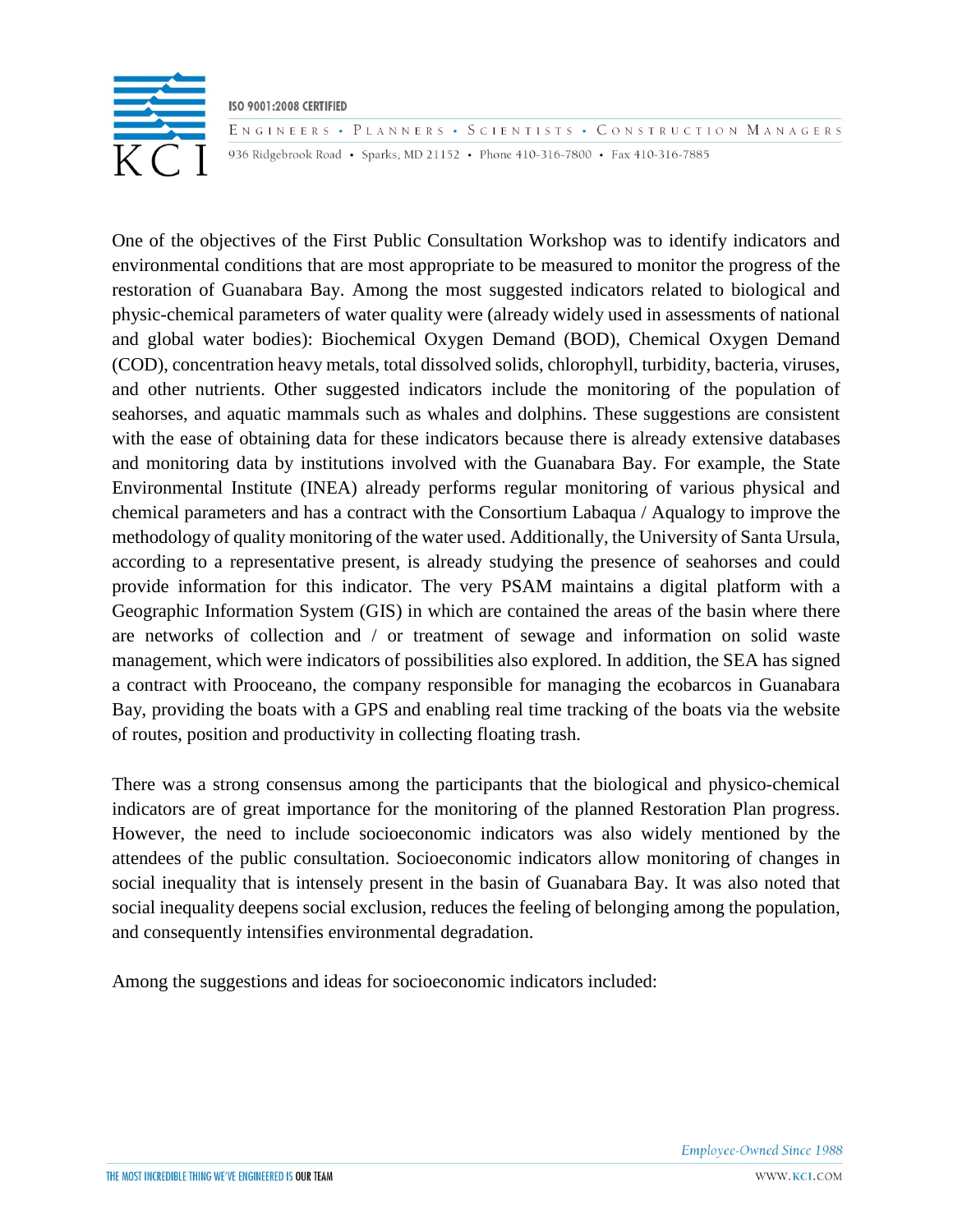

ENGINEERS • PLANNERS • SCIENTISTS • CONSTRUCTION MANAGERS 936 Ridgebrook Road • Sparks, MD 21152 • Phone 410-316-7800 • Fax 410-316-7885

- Transparency of investments: public spending on sanitation, education, health and the environment;
- Land use processes: investment in housing, water supply, transportation, health and energy;
- Infant mortality and life expectancy, which are indicators that have improved in recent years in Brazil especially because of vaccination campaigns, water supply and pre-natal care;
- Slums and irregular occupations: monitoring irregular and disorderly occupation of the territory, as the quality of water resources is associated with land use. It was mentioned that every day new irregular occupations are established without proper sewage treatment without supervision of the county and state and / or in floodplains;
- Garbage collection and solid waste: quantification of the amount of solid waste collected in the bay waters and on each sector of the watershed, through initiatives such as Ecobarreiras and Ecobarcos;
- Fishing activity: increase in fisheries production over time with the improvement of the quality conditions of the waters;
- Variation of the rate of violence over time:
- Deforestation and reforestation: preservation of existing areas of Atlantic Forest and other important ecosystems for the maintenance of environmental quality, such as mangrove areas and buffer zones that retain the pollution;
- Expansion of environmental education programs at all levels.

Despite several ideas for indicators, we reached the conclusion that the task of proposing and building indicators in general, especially for the socio-economic ones is complex and challenging in the case of Guanabara Bay. For example, much of the data available, such as the Human Development Index (HDI), do not meet the spatial scales considered for the recovery plan, which are the sub-basin of the river basin of Guanabara Bay. The HDI has a municipal basis that would not meet the geographic boundaries that should be adopted to understand and monitor the socioeconomic dynamics of the Guanabara Bay watershed.

Among the other topics mentioned in the workshop regarding the overview of the current state of Guanabara Bay and that could be further analyzed by the Recovery Plan, include: